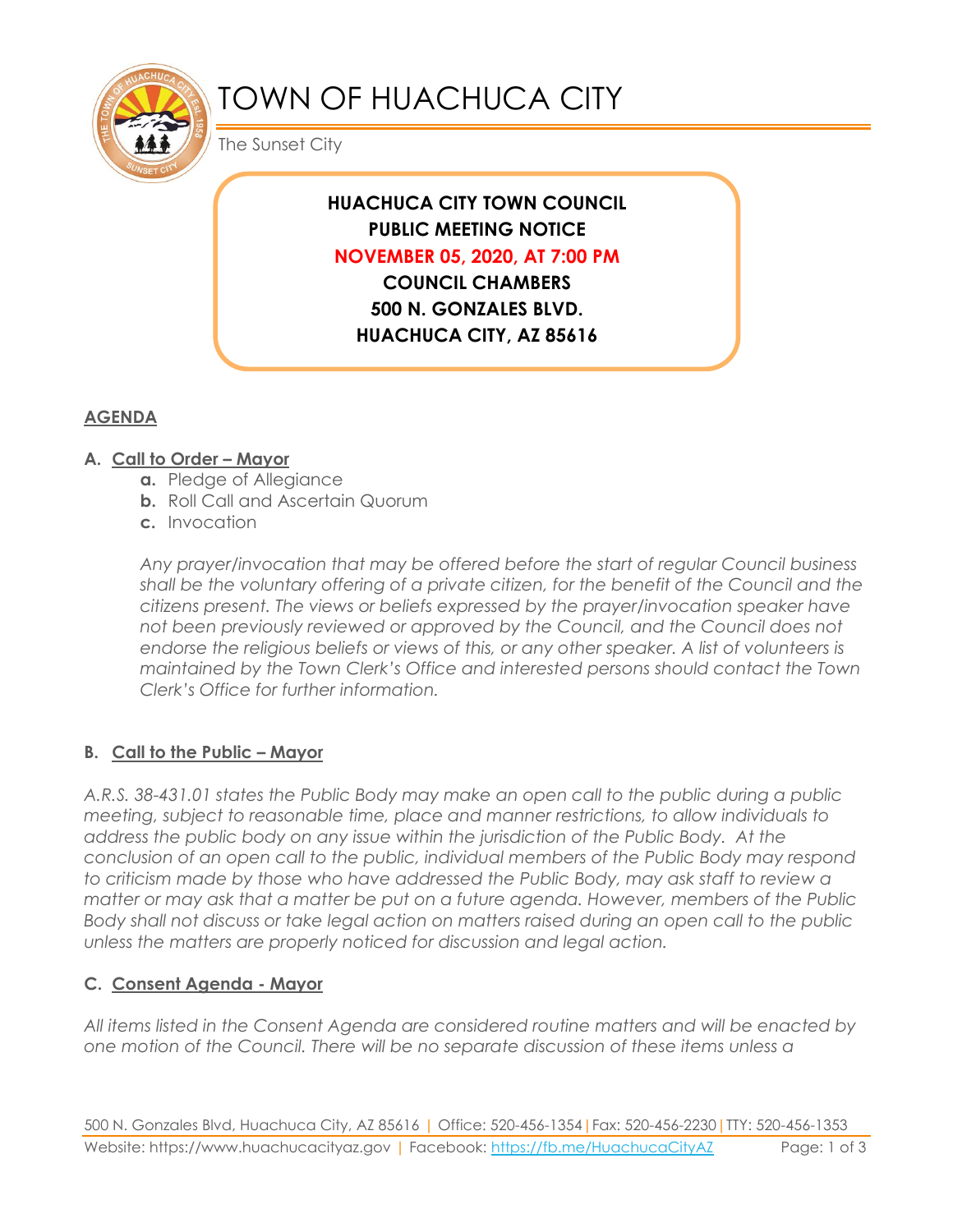*Member of the Town Council requests that an item or items be removed for discussion. Council Members may ask questions without removal of the item from the Consent Agenda. Items removed from the Consent Agenda are considered in their normal sequence as listed on the agenda, unless called out of sequence.*

**C.1** Consider approval of the minutes of the Regular Council meeting held on October 22, 2020.

**C.2** Consider approval of the Payment Approval Report.

C.3 Consider approval of the disposal of 6 ft extendable ladder, miscellaneous NASCAR items, desk phone, miscellaneous tools, crystal lamp, clock, vintage camara, vintage radio, and a household serving tray through Public Surplus.

## **D. Unfinished Business before the Council – Mayor**

*Public comment will be taken at the beginning of each agenda item, after the subject has been announced by the Mayor and explained by staff. Any citizen, who wishes, may speak one time for five minutes on each agenda item before or after Council discussion. Questions from Council Members, however, may be directed to staff or a member of the public through the Mayor at any time.*

#### **E. New Business Before Council - Mayor**

*Public comment will be taken at the beginning of each agenda item, after the subject has been announced by the Mayor and explained by staff. Any citizen, who wishes, may speak one time for five minutes on each agenda item before or after Council discussion. Questions from Council Members, however, may be directed to staff or a member of the public through the Mayor at any time.* 

**E.1 Discussion and or/Action [Town Attorney]:** The Council might vote to go into executive [closed] session, pursuant to A.R.S. 38-431.03(A) (3) & (4), for legal advice, consultation and to direct its attorneys concerning the water rights adjudication in Maricopa County Case No. W1- 11-0245 ["In Re the General Adjudication of All Rights to Use Water in the Gila River System and Source"]. Following the executive session, the Council might take action to direct its attorneys.

**E.2 Discussion and/or Action [Suzanne Harvey]:** Resolution No. 2020-24 authorizing approval of an intergovernmental agreement with the State of Arizona to join the Arizona Cooperative Purchasing Program. Cooperative purchasing is authorized by the Town Code, Section 3.05.090, as an alternative to the Town's procurement process.

**E.3 Discussion and/or Action [Suzanne Harvey]:** Resolution No. 2020-25 authorizing approval of an intergovernmental agreement with the Mohave Educational Services Cooperative to join Mohave's public purchasing program.